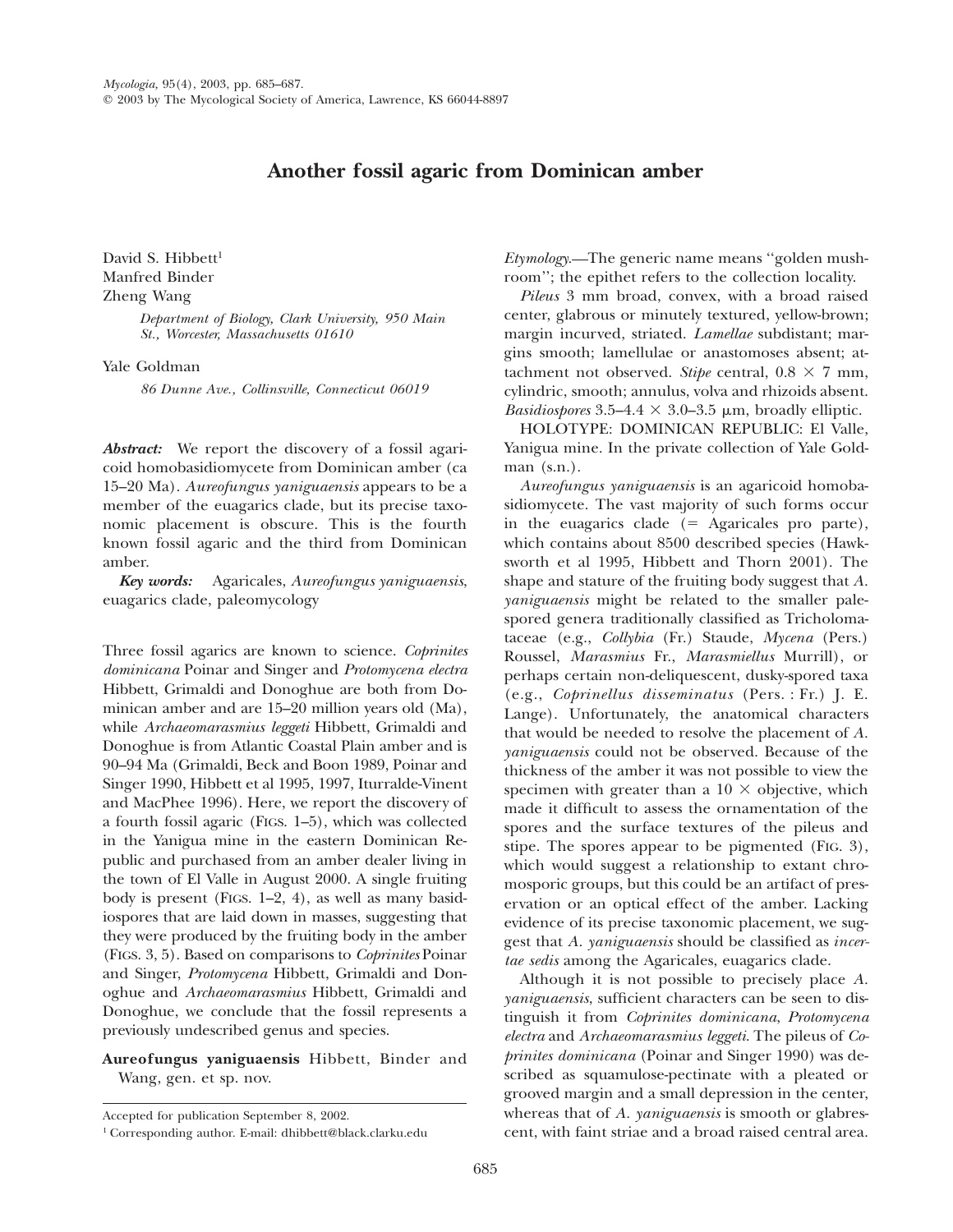

FIGS. 1–2. *Aureofungus yaniguaensis* fruiting body. Scale  $bar = 100 \mu m$ .

In addition, the hymenophore of *Coprinites* is reported to have lamellulae, which are absent in *A. yaniguaensis*. Finally, the spores of *Coprinites* differ from those of *A. yaniguaensis* in being larger  $(6-7 \mu m)$ long) and oblong-elliptic. *Protomycena electra* (Hibbett et al 1997) differs from *A. yaniguaensis* in having a more campanulate pileus with a reflexed margin, and more distant lamellae with lamellulae and anastomoses. *Archaeomarasmius leggeti* (Hibbett et al 1995, 1997) differs from *A. yaniguaensis* in having a more strongly sulcate pileus and larger spores (6.5–  $8.3 \times 4.0$ –5.2  $\mu$ m). The differences described above certainly warrant recognition of *A. yaniguaensis* as a new species. While we cannot rule out the possibility that *A. yaniguaensis* is closely related to any of the



FIG. 3. *Aureofungus yaniguaensis* basidiospores. Scale  $bar = 10 \mu m$ .



FIGS. 4–5. *Aureofungus yaniguaensis.* 4. Fruiting body. 5. Basidiospores. Scale bars:  $4 = 100 \mu m$ ,  $5 = 4 \mu m$ .

previously described fossil agarics, there are no characters (synapomorphies) that provide positive support for such a relationship. Therefore, we think it is appropriate to classify *A. yaniguaensis* in a new genus.

Fossil evidence (*Archaeomarasmius*) indicates that the euagarics clade is at least 90 million years old (Hibbett et al 1995), and molecular clock studies suggest that the basidiomycetes as a whole could be anywhere from 500 million years to 1.2 billion years old (Berbee and Taylor 2001, Heckman et al 2001). Iturralde-Vinent and MacPhee (1996) suggested that all Dominican amber was formed in a single sedimentary basin during a 5 million year interval in the Miocene (15–20 Ma; contra Poinar and Singer 1990). Thus, *A. yaniguaensis* does not affect the minimum age estimates for either the euagarics clade or the basidiomycetes. Nevertheless, fossil fungi in Dominican amber, such as *A. yaniguaensis*, are of value for understanding the ecology of Miocene ecosystems in the Caribbean and could help evaluate certain historical biogeographic hypotheses (see Hibbett 2001 for an example). The discovery of a third fossil agaric from Dominican amber suggests that many more such finds might lie in store.

## ACKNOWLEDGMENTS

We are grateful to David Grimaldi, who examined the specimen and commented on its authenticity, and Scott Redhead, who made valuable editorial suggestions.

## LITERATURE CITED

- Berbee ML, Taylor JW. 2001. Fungal molecular evolution: gene trees and geologic time. In: McLaughlin DJ, McLaughlin EG, Lemke PA, eds. The mycota VII systematics and evolution. Part B. Berlin: Springer-Verlag. p 229–245.
- Grimaldi D, Beck CW, Boon JJ. 1989. Occurrence, chemical characteristics and paleontology of the fossil resins